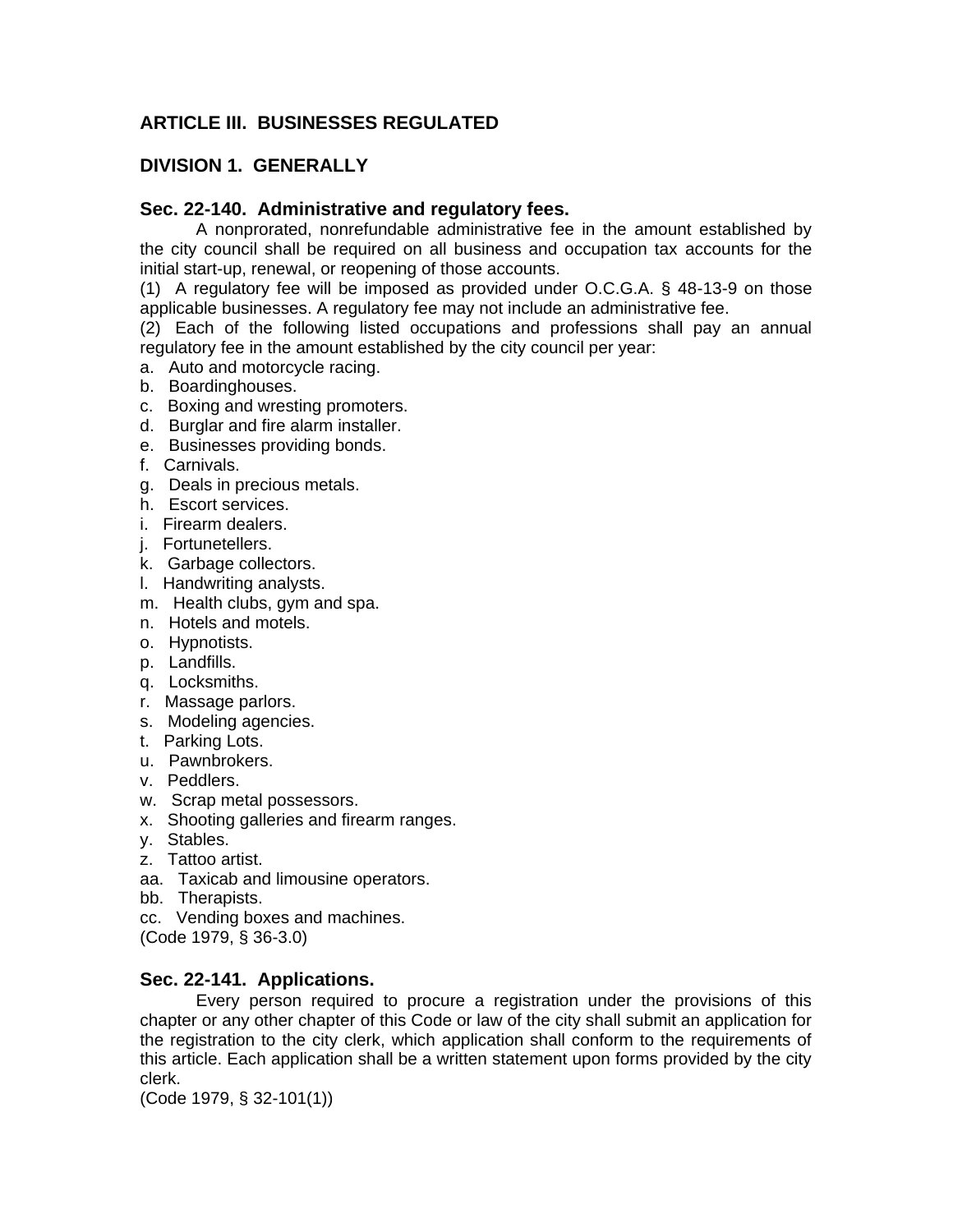## **Sec. 22-142. Contents of application.**

Each application shall contain the following information:

(1) Name and home address of the applicant, if an individual, or home office address if a corporation or partnership;

(2) Place where the proposed business is to be located;

(3) Kind of business to be carried on;

(4) Name and home addresses of the partners, if a partnership;

(5) Names and home addresses of the officers and directors, if a corporation;

(6) Complete record of all arrests and convictions against the applicant and every partner, officer, or director of the applicant for violations of any and all laws and articles of the city, state, or federal government;

(7) Additional information that the city clerk or council may find reasonably necessary to the fair administration of this chapter; and

(8) Signature of the applicant, if an individual, or a partner, if a partnership, or an officer, if a corporation, given under oath, verifying that the information provided is complete, true, and correct.

(Code 1979, § 32-101(2), (3))

#### **Sec. 22-143. Payment of fees; refunds.**

(a) Each application shall be accompanied by the amount of the fee chargeable for the registration, the amount to be prorated by quarters to the end of the fiscal year.

(b) The city clerk shall issue a receipt to the applicant for the amount of the fee tendered with the application for a registration, provided that the receipt shall not be construed as approval of the application, nor shall it entitle or authorize the applicant to open or maintain any business contrary to the provision of this chapter.

(c) Upon the disapproval of any application for which a fee has been submitted under the provisions of this chapter, the city clerk shall refund the fee, provided that the applicant is not otherwise indebted to the city.

(Code 1979, § 32-101(4))

## **Sec. 22-144. Confidentiality of information.**

All information furnished or secured under the authority of this article shall be kept in strict confidence by the city clerk, shall not be subject to public inspection, and shall be utilized solely by the officers of the city responsible for administering the provisions of this chapter.

(Code 1979, § 32-101(5))

## **Sec. 22-145. False statements in application.**

False statements on any application for a registration shall be grounds for immediate revocation of the registration.

(Code 1979, § 32-101(6))

## **Sec. 22-146. Review by city officers.**

If any provision of this chapter or any licensing provision elsewhere in this Code provides for the review of an application for a registration by a city officer designated therein, the city clerk shall forward a copy of the application to the officer within 48 hours of the time of the receipt of the application. The officer charged with the duty of reviewing the application shall make a recommendation thereon, favorable or otherwise, and shall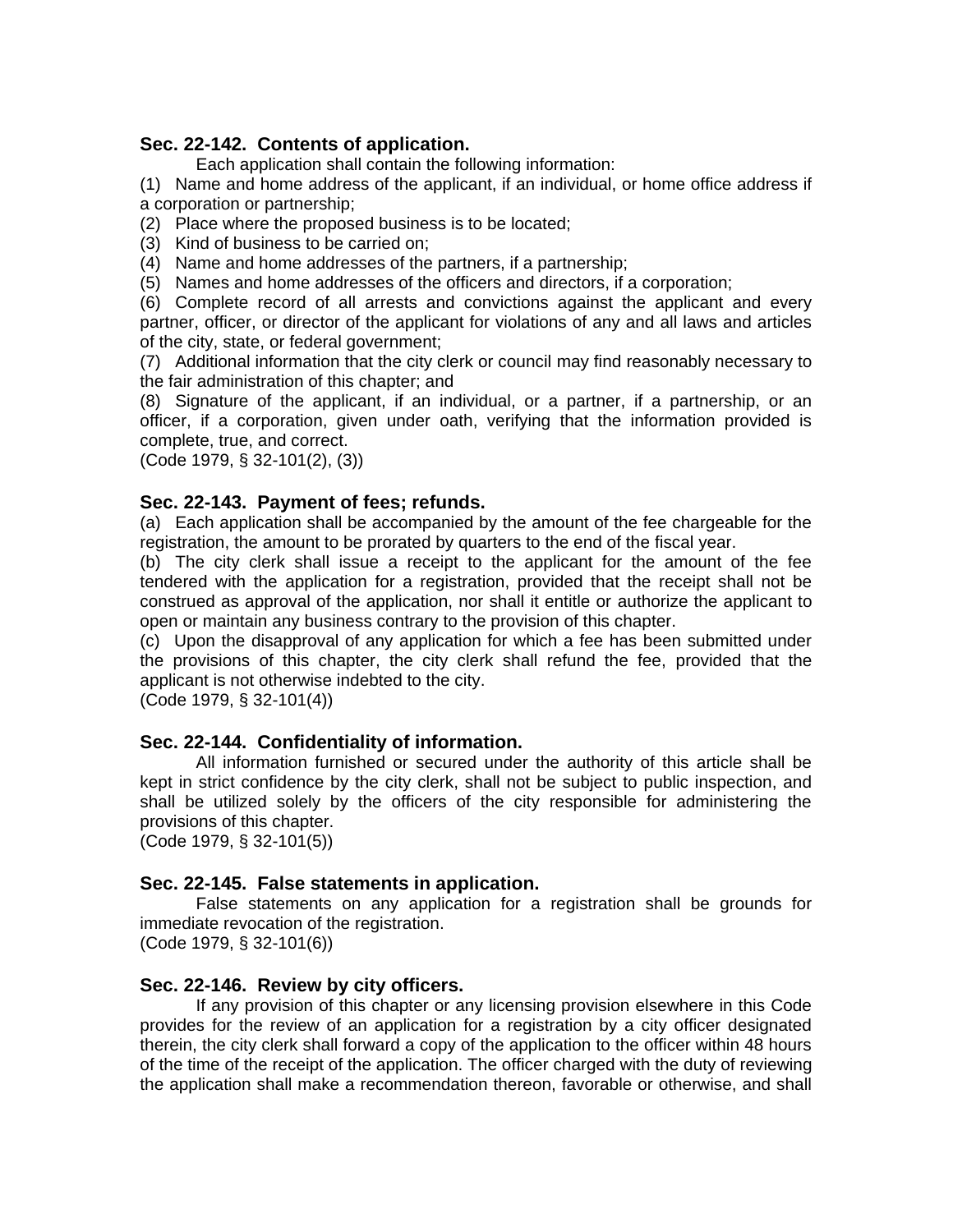return the recommendation to the city clerk within seven days after receiving a copy of the application.

(Code 1979, § 32-102(1))

#### **Sec. 22-147. Council consideration.**

Upon the receipt of the recommendation of the reviewing officer as herein provided, or upon the receipt of the application, if no reviewing officer is designated, the city clerk shall forward the recommendation or application to the city council for consideration and action at its next regular scheduled public meeting. (Code 1979, § 32-102(2))

#### **Sec. 22-148. Limitation on issuance.**

No registration shall be issued to any applicant whose place of business is not in full compliance with all minimum standard building codes adopted by the city. (Code 1979, § 32-102(3))

#### **Sec. 22-149. Issuance of business registration.**

Upon express approval of the city council, the city clerk shall issue a business registration to the applicant, which registration shall state the nature of the business authorized and bear the date of issuance and the signatures of the mayor and city clerk. (Code 1979, § 32-102(4))

#### **Sec. 22-150. Registration as privilege; discretion of council.**

The granting of a business registration under the provisions of this article shall be deemed a privilege only, and nothing herein contained shall be construed as granting any person whose business is subject to municipal regulation any legal right to engage in the business.

(Code 1979, § 32-102(5))

## **Sec. 22-151. Display of registration.**

It shall be the duty of any person conducting a registered business in the city to keep his registration posted in a conspicuous place on the premises used for the business at all tines.

(Code 1979, § 32-103)

#### **Sec. 22-152. Inspections.**

(a) Whenever inspections of the premises used for or in connection with the operation of a registered business or occupation are provided for or required by this chapter or any other provision of this Code or state or federal law, or are reasonably necessary to secure compliance with any provision of this Code or to detect violations thereof, it shall be the duty of the registrant, or the person in charge of the premises to be inspected, to admit thereto, for the purpose of making the inspection, any officer or employee of the city who is authorized or directed to make the inspection at any reasonable time such admission is requested.

(b) Whenever an analysis of any commodity or material is reasonably necessary to secure conformance with any article provision or to detect violations thereof, it shall be the duty of the registrant whose business is governed by the provision to give to any authorized officer or employee of the city requesting the same sufficient samples of the material or commodity for the analysis.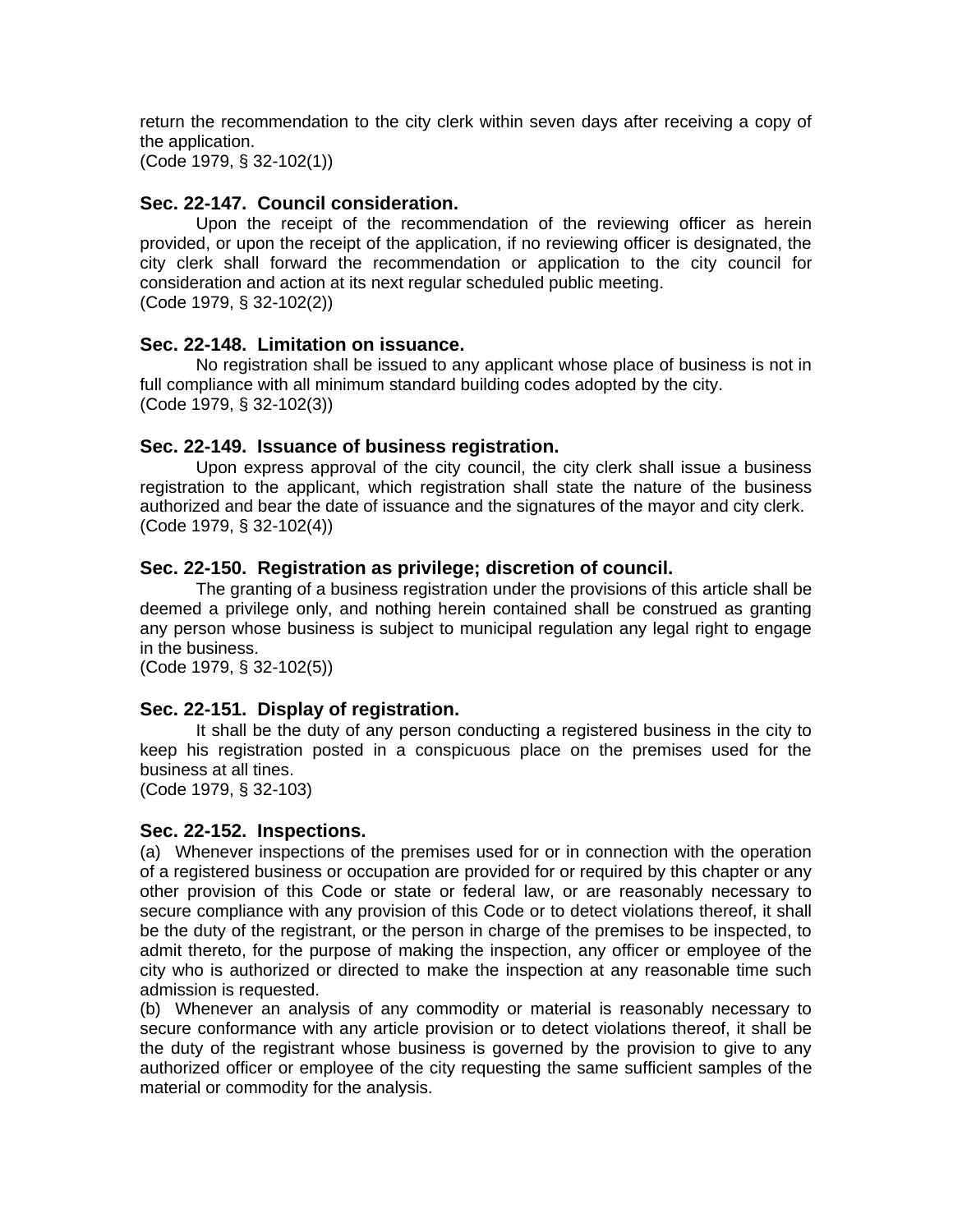(c) In addition to any other penalty which may be provided, the mayor may revoke the registration of any registered proprietor of a registered business in the city who refuses to allow any officer or employee who is authorized to make the inspection or make the sample to make the inspection, or make an adequate sample of the commodity, or who interferes with the officer or employee while in the performance of his duty in making the inspection; provided that no registration shall be revoked for the cause unless written demand is made upon the registrant or person in charge of the premises, in the name of the city, stating that the inspection or sample is desired at the time it is sought to make the inspection or obtain the sample.

(Code 1979, § 32-104)

## **Sec. 22-153. Termination and renewal of registrations.**

(a) All annual registrations shall terminate on February 1. A registration taken out after February 1 shall nevertheless terminate the following February 1. No deduction shall be made for time less than one year. Any registration fee not paid by March 15 for each respective year shall be delinquent.

(b) Each registrant shall make a written application for renewal on forms supplied by the city clerk on or before February 1 of each calendar year, which application shall contain substantially the same information as the initial application and be accompanied by all required fees.

(c) An applicant for renewal of a registration shall be entitled to a refund of fees tendered if he withdraws his application for renewal prior to final action on the same by the city council.

(Code 1979, § 32-105)

## **Sec. 22-154. Revocation and suspension.**

The city council, after affording the registrant notice of the charges and opportunity to be heard with respect to any suspension or revocation proceedings, and if it finds this chapter to have been violated by the registrant, his agent, or his employee, may revoke the registration in its entirety, suspend the registration for a specified period of time, place the registrant on probation, or place other conditions thereon as the council may deem necessary or appropriate.

(Code 1979, § 32-106)

## **Sec. 22-155. Change of location.**

In the absence of any provision to the contrary, the location of any registered business or occupation may be changed, provided ten days' notice thereof is given to the city clerk, and provided that the registrant complies with all building and zoning requirements.

(Code 1979, § 32-107)

## **Sec. 22-156. Transfer of registration.**

All registrations shall be personal to the registrant to whom issued, but in cases where the ownership is changed and both the name and location of the registered business or occupation are maintained, the mayor and city council may allow the registration to be transferred.

(Code 1979, § 32-108)

#### **Sec. 22-157. Duplicate registration.**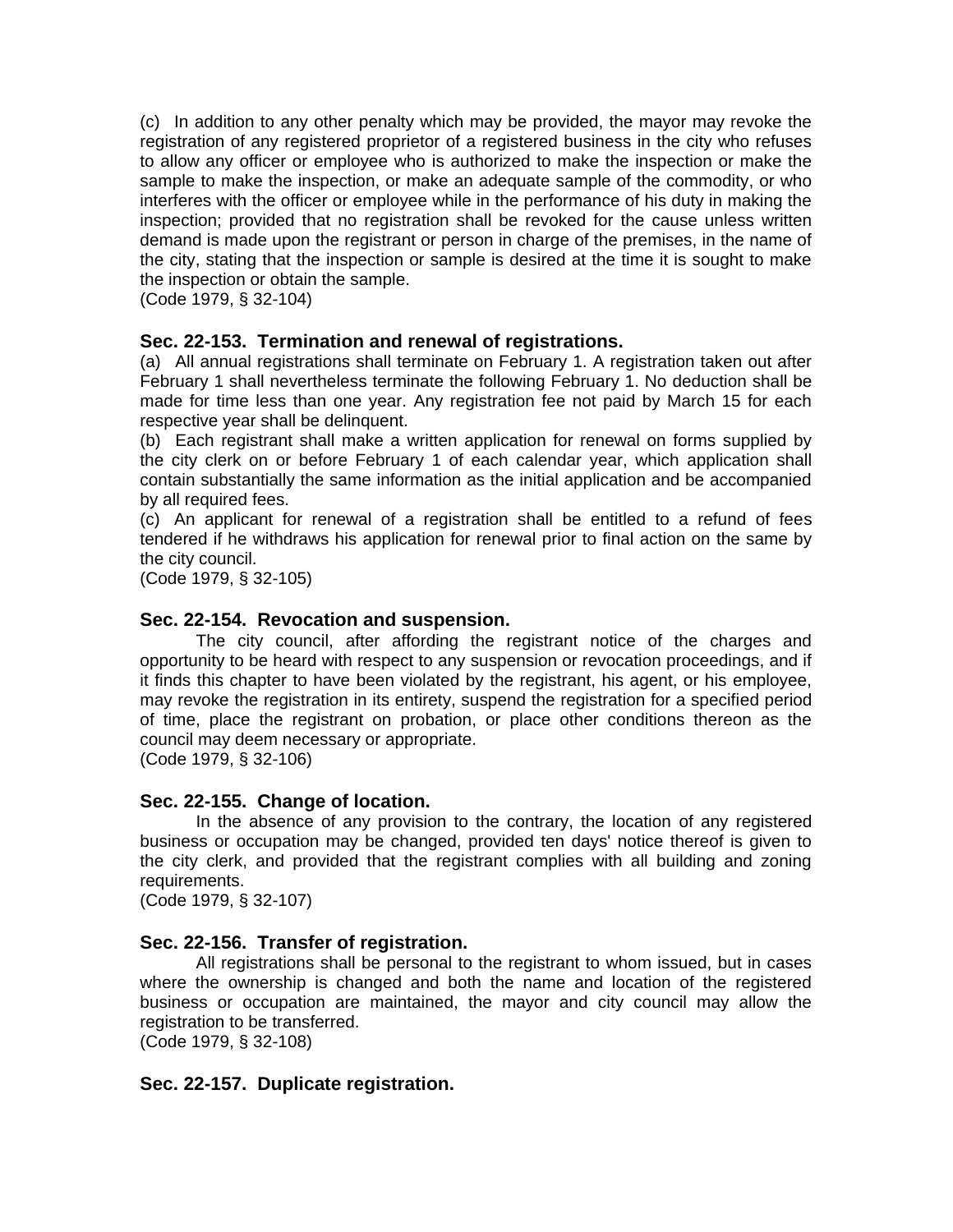A duplicate registration shall be issued by the city clerk to replace a previously issued registration which has been lost, stolen, defaced, or destroyed without any willful conduct on the part of the registrant, upon the filing of a sworn affidavit accessing to the fact and the payment of a fee in the amount established by resolution of the city council. (Code 1979, § 32-109)

## **Sec. 22-158. Branch offices.**

For the purposes or this article, each branch establishment or location wherein a representative of the owner shall be deemed a separate place of business for which a separate registration shall be required, provided that warehouses and distributing plants used in connection with and incidental to a business registered under the provisions of this article shall not be deemed to be separate places of business or branch offices. (Code 1979, § 32-110)

## **Sec. 22-159. Joint registrations prohibited.**

A person engaged in two or more businesses at the same location shall be required to obtain separate registrations for conducting each of the businesses for which a registration is required. (Code 1979, § 32-111)

# **Sec. 22-160. Penalties.**

(a) Any person who shall conduct a business or occupation without having obtained a registration therefor as required by this article, or who shall violate any other provisions of this chapter, shall, upon conviction therefor, be punished by a fine not to exceed \$100.00 and costs, or by imprisonment not to exceed 30 days, or both, any and all of the penalties to be imposed in the discretion of the judge of the municipal court. Each warning or citation shall be considered a separate offense.

(b) In addition to the above penalties, the defendant shall be subject to, and the city clerk shall issue execution for, the tax fee due to the city for which the person is subject. (Code 1979, § 32-112)

Secs. 22-161--22-180. Reserved.

## **DIVISION 2. INSURANCE COMPANIES**

## **Sec. 22-181. Registration required.**

Each person conducting an insurance business within the corporate limits of the city shall be required to obtain a registration from the city clerk in the manner specified in this division. Insurance companies, in addition to the registration fees established in this division, shall be subject to the gross premiums tax provided in chapter 94. (Code 1979, § 32-201(1))

## **Sec. 22-182. Company registration fees.**

For purposes of this division, the insurance business is classified according to the five classes enumerated in O.C.G.A. § 33-8-8.2. Each insurance business shall pay a separate registration fee, in the amount established by resolution of the city council, for each separate business location within the city and, at each location, for each separate class of insurance written in the city.

(Code 1979, § 32-201(2); Ord. of 11-21-1991, § 1)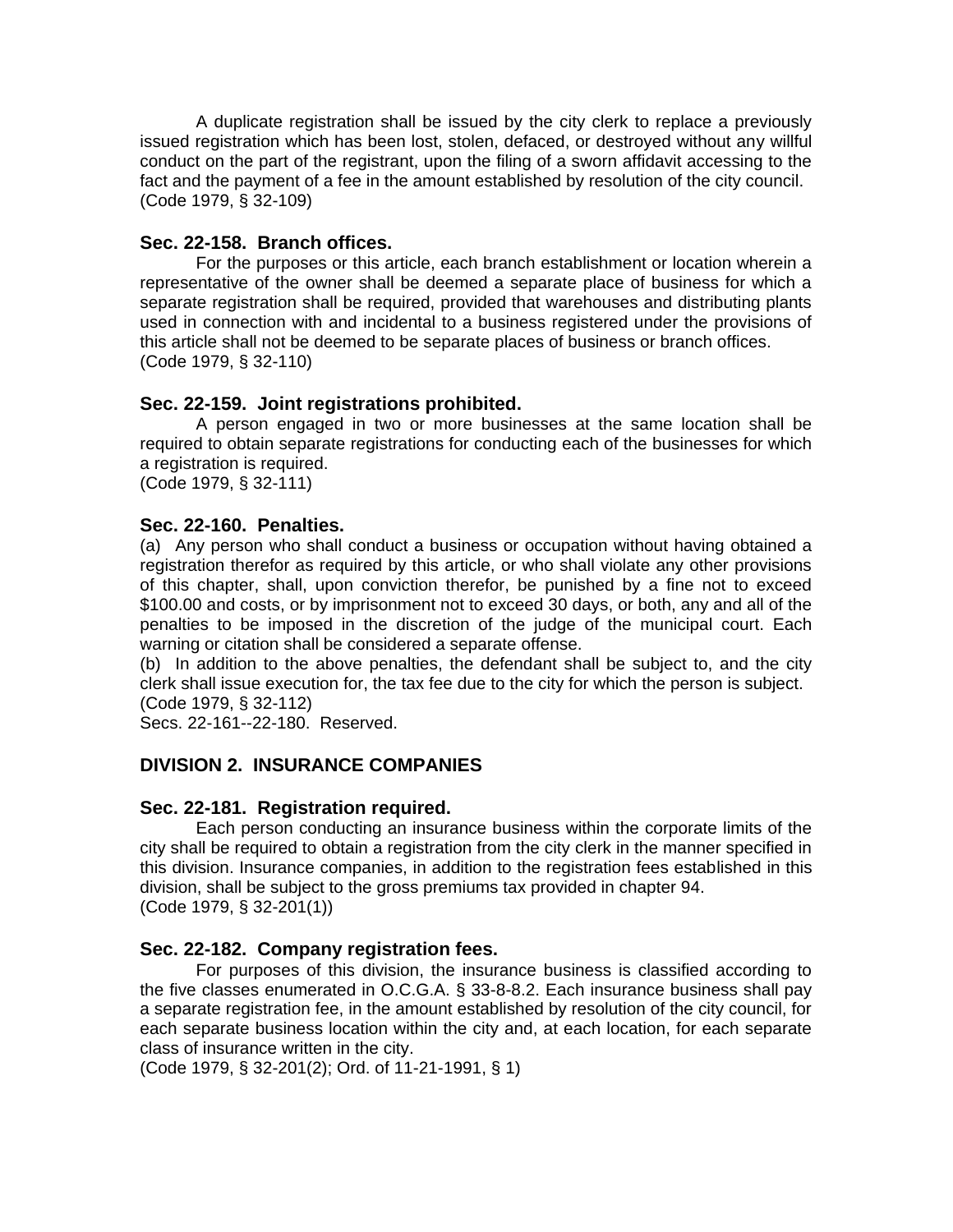## **Sec. 22-183. Agency registration fees.**

Independent agencies and brokers not otherwise registered pursuant to section 22-285 shall pay a separate registration fee in the amount established by resolution of the city council for each separate business location within the city and, at each location, for each separate class of insurance written in the city.

(Code 1979, § 32-201(3); Ord. of 11-21-1994, § 3)

## **Sec. 22-184. Registration fees for insurers of certain risks.**

For each separate business location not otherwise subject to a registration fee hereunder that is operated and maintained by a business organization engaged in the business of lending money or transacting sales involving term financing, and, in connection with the loans or sales, offers, solicits or takes application for insurance through a registered agent of an insurer for insurance, the insurer shall pay an additional annual registration per location in the amount established by resolution of the city council.

(Ord. of 11-21-1994, § 2)

## **Sec. 22-185. Annual company report.**

(a) Every insurance company doing business within the city and subject to the fees herein imposed shall file with the city clerk, on forms prescribed by him, a report showing the names and addresses of its agents representing the company in the city, the location and person in charge of each and every business location within the city operated and maintained by the company, the classes of insurance written, and the other reasonable information as may be required.

(b) Every insurance company doing business within the city and subject to the fees herein imposed shall also furnish complete information regarding the premium received, by class, from policies written for risks residing or located within the city.

(c) The report required herein shall be made over affidavit of an officer of the company.

(d) It is a violation of this division for any person or his agent to knowingly give false or incomplete information on any the report.

(e) The report shall be filed at the time of paying the registration fee and premium tax as provided in this Code.

(Code 1979, § 32-201(4)b)

## **Sec. 22-186. Annual business location report.**

(a) The person responsible for each the insurance business location subject to registration fee hereunder shall file with the city clerk a report on forms prescribed by the clerk showing the address of the business location, the class of insurance written at that location, the names of the persons writing insurance at the location, the names of the companies represented, and any other reasonable information as may be required.

(b) The report shall be made over affidavit of the person in charge of the business location.

(c) It is a violation of this division for any person or his agent to knowingly give false or incomplete information on any the report.

(d) The report shall be filed at the time of paying the registration fee. (Code 1979, § 32-201(4)c)

## **Sec. 22-187. Confidentiality of reports.**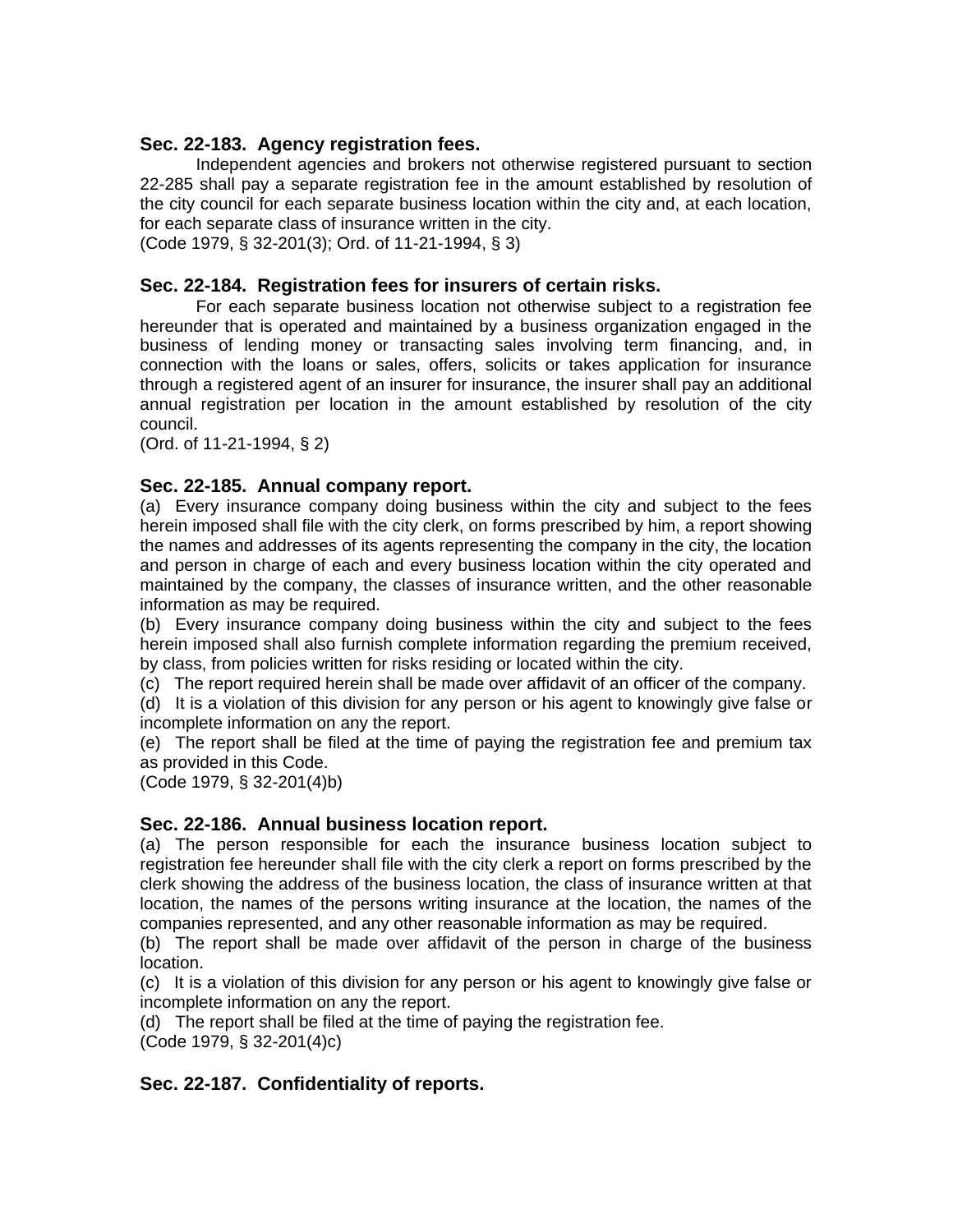All reports required to be filed under this division shall be confidential, and the information contained therein shall be solely for the use of the officers of the city responsible for administering this chapter.

(Code 1979, § 32-201(4)d)

Secs. 22-188--22-210. Reserved.

# **DIVISION 3. CONSTRUCTION CONTRACTORS**

## **Sec. 22-211. General contractors.**

(a) The following words, terms, and phrases, when used in this division, shall have the meanings ascribed to them in this subsection, except where the context clearly indicates a different meaning:

*General contractor* or *builder* means any person who engages in the business of supervising the construction, alteration, or repair of buildings in the city (even if doing part of the work himself) and who has general direction and control of the carpenters, masons, and other parties employed in the work, regardless of the method he is compensated for his service.

(b) Each general contractor shall procure a business registration from the city annually. (Code 1979, § 32-202(1), (2))

## **Sec. 22-212. Subcontractors.**

(a) The general contractor's registration shall include the registration for grading, excavating, painting, paper hanging, floor finishing, roofing, sheet metal work and weather stripping, provided those persons doing the work are employed by the general contractor or builder, but each subcontractor doing any work for a general contractor must have a city registration covering the specific type of work being handled by the subcontractor.

(b) In determining whether a separate subcontractor's registration is required, factors to be used as a guide include consideration of the person paying social security, withholding tax, workman's compensation, insurance, or otherwise handling the payroll. (Code 1979, § 32-202(3))

## **Sec. 22-213. Additional contractors' registrations required.**

The general contractor's registration shall not include, and additional registration shall be required for, the following contractors:

- (1) Contractor, air conditioning or heating.
- (2) Contractor, automatic sprinkler systems.
- (3) Contractor, cement or asphalt.
- (4) Contractor, paving.
- (5) Contractor, grading, excavating or landscaping.
- (6) Contractor, moving or wrecking.
- (7) Contractor, painting, paper hanging.
- (8) Contractor, roofing.
- (9) Contractor, floor finishing.
- (10) Contractor, electrical.
- (11) Contractor, plumbing.
- (12) Contractor, weather stripping or insulating.
- (Code 1979, § 32-202(4))

Secs. 22-214--22-230. Reserved.